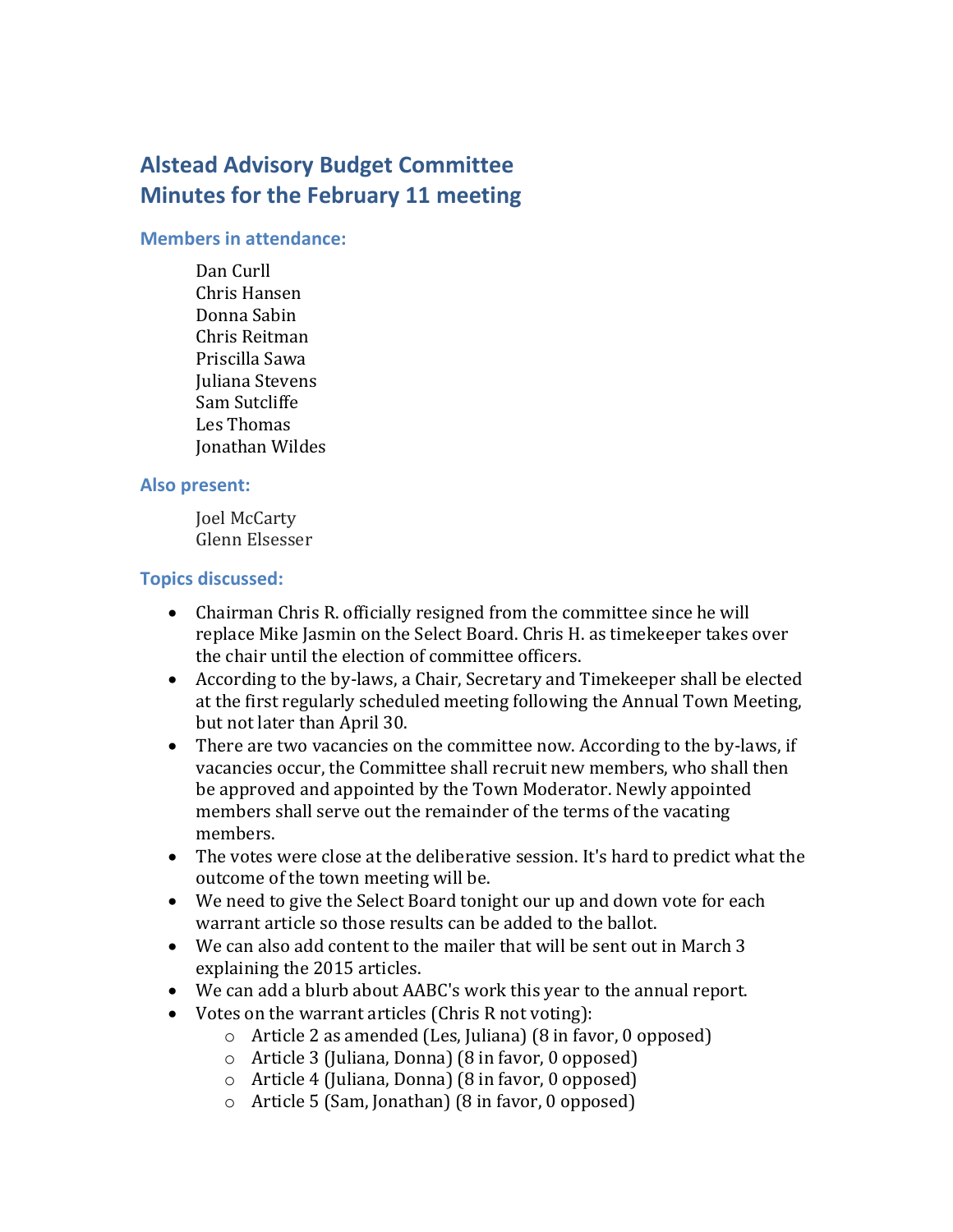- o Article 6 (Juliana, Donna) (8 in favor, 0 opposed)
- o Article 7 (Juliana, Donna) (8 in favor, 0 opposed)
- o Article 8 (Sam, Les) (8 in favor, 0 opposed)
- o Article 9 (Les, Donna) (8 in favor, 0 opposed)
- o Article 10 (Juliana, Donna) (8 in favor, 0 opposed)
- o Article 11 (Sam, Juliana) (8 in favor, 0 opposed)
- o Article 12 (Juliana, Les) (8 in favor, 0 opposed)
- o Article 13 (Juliana, Les) (8 in favor, 0 opposed)
- o Article 14 (Juliana, Donna) (8 in favor, 0 opposed)
- o Article 15 (Sam, Juliana) (8 in favor, 0 opposed)
- o Article 16 (Sam, Juliana) (8 in favor, 0 opposed)
- o Article 17 (Sam, Les) (8 in favor of no comment, 0 opposed)
- o Article 18 (Priscilla, Juliana) (0 in favor, 8 opposed)
- o Article 19 (Juliana, Dan) (7 in favor, 1 opposed)
- o Article 20 (Juliana, Sam) (6 in favor, 2 opposed)
- o Article 21 (Donna, Juliana) (4 in favor, 0 opposed, 4 abstentions)
- o Article 22 (Donna, Juliana) (4 in favor, 0 opposed, 4 abstentions)
- o Article 23 (Donna, Juliana) (3 in favor, 1 opposed, 4 abstentions)
- We reviewed the blurb for the annual report and made a few changes.
- We discussed what text to add to the mailer.
- We discussed how often we need to meet over the summer.

#### **Motions:**

- The meeting minutes of February 4 were approved.
- We voted 8 to 0 to postpone a motion to meet once a month from March 15 to Labor Day.

#### **Action items:**

- Chris R. will post the FAQs on the website.
- Chris R. will draft an announcement for the website about the vacancies on the committee.
- Chris R. will revise the blurb for the annual report and send it to us for approval.
- Priscilla will send these minutes to Linda so she will have our voting on the articles.
- Chris R. will work with Priscilla to move the AABC shared folder to her drive.
- Chris R. will give Priscilla author privileges to the AABC website.
- Priscilla will contact Chris R. about ownership of the AABC Facebook account. (This Facebook is currently inactive.)
- Dan will draft the text for the mailer.

#### **Next meeting:**

We agreed to meet February 25 at 7:00 pm.